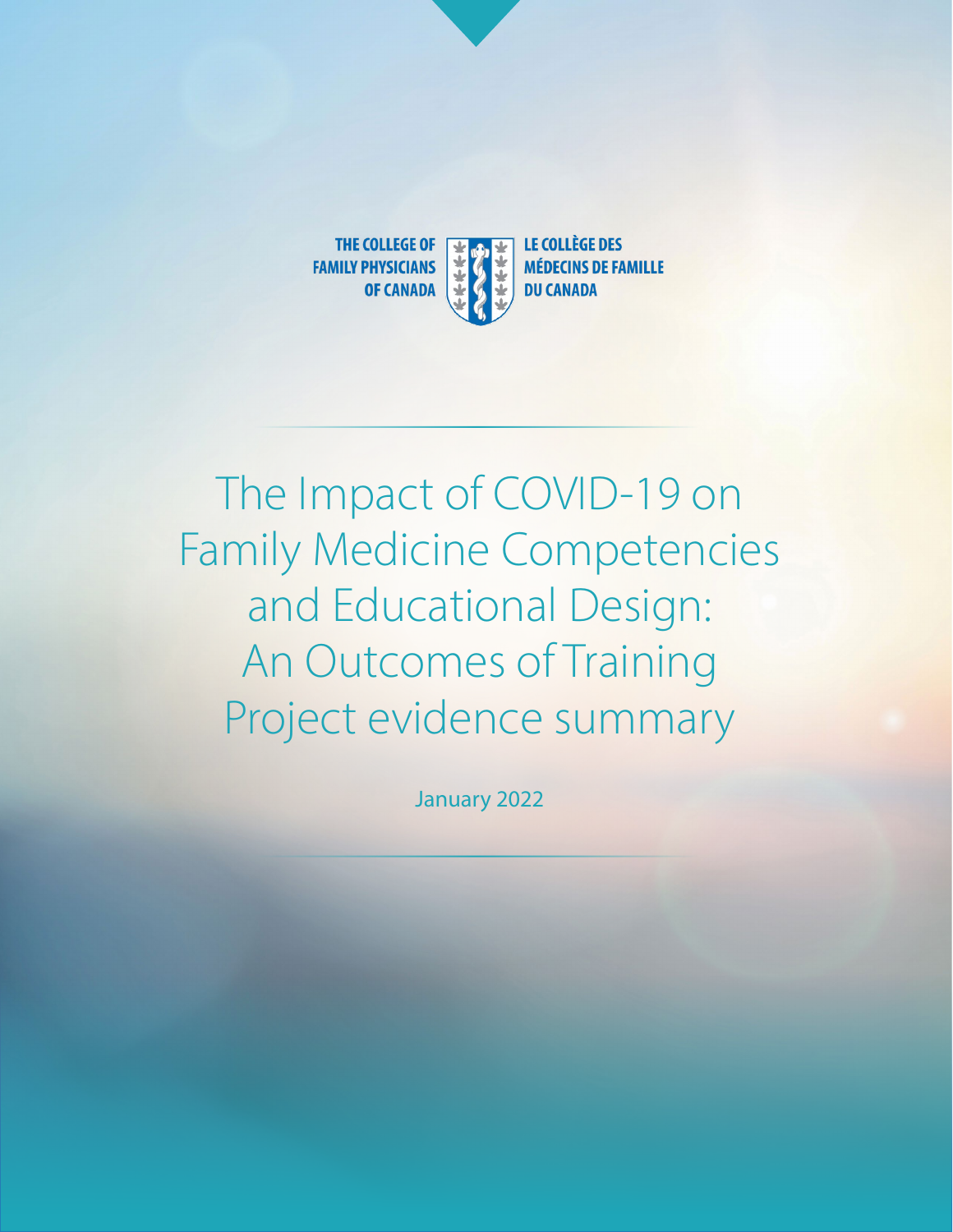The College of Family Physicians of Canada 2630 Skymark Avenue Mississauga, ON L4W 5A4

**Telephone:** 905-629-0900 **Toll-free:** 1-800-387-6197 **Email:** academicfm@cfpc.ca

© 2022 The College of Family Physicians of Canada

All rights reserved. This material may be reproduced in full for educational, personal, and non-commercial use only, with attribution provided according to the citation information below. For all other uses permission must be acquired from the College of Family Physicians of Canada.

#### **How to cite this document**

Nasmith G, ed. *The Impact of COVID-19 on Family Medicine Competencies and Educational Design: An Outcomes of Training Project evidence summary*. Mississauga, ON: College of Family Physicians of Canada; 2022.

### **Author affiliations**

Gregory Nasmith, MA, ND; Outcomes of Training Project Consultant, College of Family Physicians of Canada

#### **Acknowledgements**

The College of Family Physicians of Canada acknowledges all those who contributed their expertise to the development of this evidence summary. We also thank the key contributors who provided important information to support this work.

#### Organizational contributors:

College of Family Physicians of Canada: Academic Family Medicine Division; Communications, Creative and Production Services, and Translation and French Language Services; and the Education Evaluation and Research Unit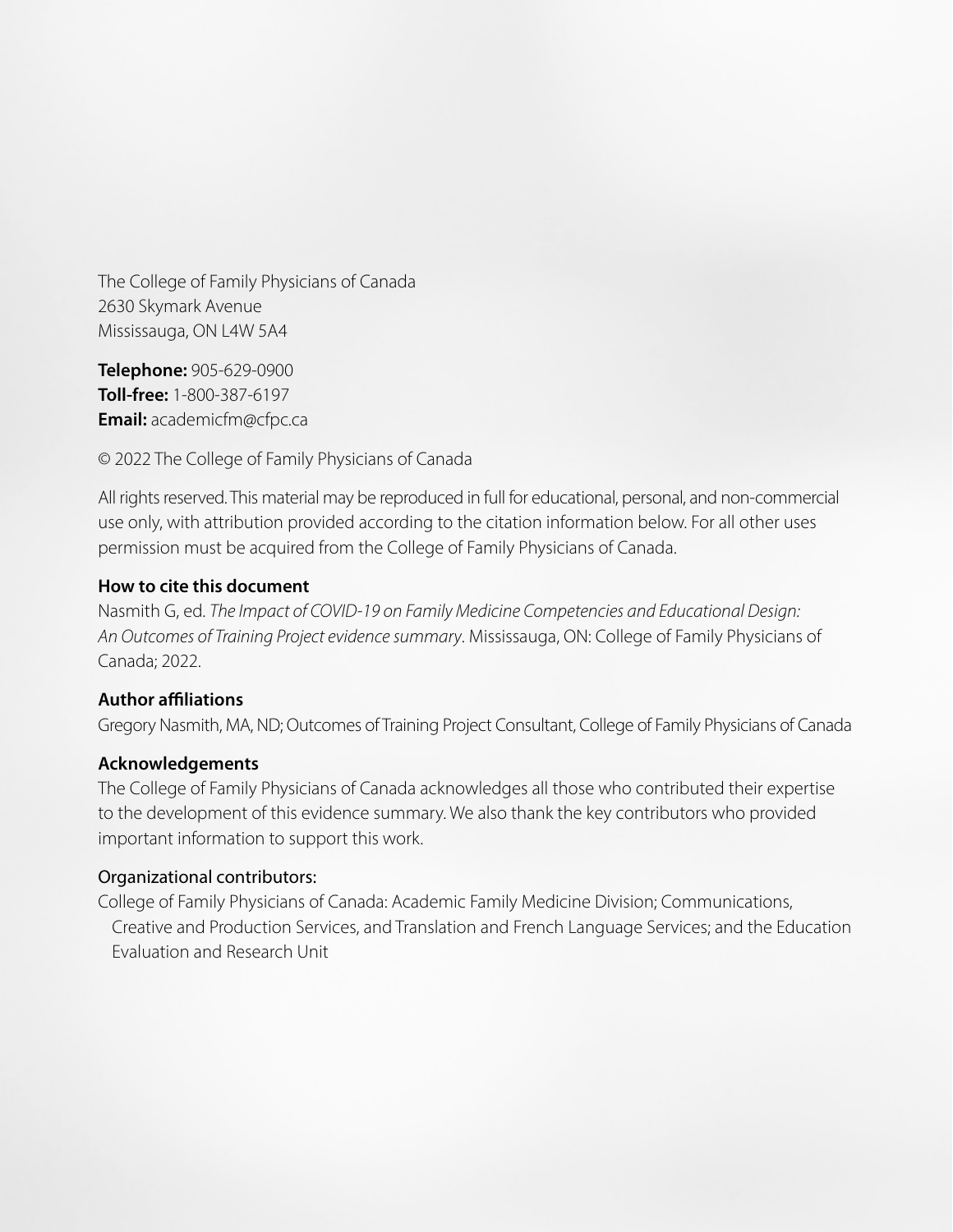The COVID-19 pandemic has significantly altered the delivery of medical education and health care. As part of the Outcomes of Training Project, the literature was searched to gauge the impact of these changes on family medicine competencies and educational design.

### **Objective**

<span id="page-2-0"></span>Background

The purpose of this review was to identify residency training competencies and educational directions that reflect the new realities of family medicine education and practice resulting from the COVID-19 pandemic.

## Methods

A rapid review of the literature was conducted using MEDLINE for the following search terms and their variations: COVID-19; family physician/medicine; primary care; general practice; and medical education. General terms corresponding to the College of Family Physicians of Canada (CFPC)'s Certificates of Added Competence domains were also included in the search.

A further online search using Google was conducted targeting newly developed competencies not yet published in the literature.

Reference mining of relevant publications from the rapid review was also conducted.

## Findings

Very few of the roughly 800 results of the literature search pertained directly to the above-stated search objectives. Most of the results related to the epidemiology, public health measures, diagnostic methods, and screening tools associated with COVID-19.

Articles discussing the implications of the COVID-19 pandemic for resident learning focus mainly on experiences with virtual care and education. Little to no research has been published thus far on the impact of COVID-19 on family medicine training and competencies; however, some medical education

organizations have described telehealth competencies or produced preliminary guidelines for virtual care, teaching, and learning.

In a commentary by general practitioner educators in the United Kingdom, the authors provide the following reflections on trainees' and trainers' experiences:<sup>[1](#page-4-0)</sup>

- Some trainees reported a loss of learning opportunities and peer support as well as a loss of skills with the shift to virtual education
- Trainers reported providing less formal teaching and more opportunistic education
- Tutorials became shorter and more frequent
- Remote clinical supervision was not seen as affecting patient safety
- Assessments of learners must adapt to include virtual techniques

In a Canadian commentary on the impact of COVID-19 on postgraduate medical education, the authors argue that novel technology in medical education, including online learning, should be embraced moving forward.<sup>[2](#page-4-0)</sup> They posit that competency-based education and selfdirected learning will become ever more important as decreased interactions between supervisors and residents will require learners to identify gaps in their knowledge and skills themselves.

A commentary from the Unites States calls for a systemsbased approach to adapting medical education to pandemic realities[.3](#page-4-0) The three recommendations provided were: focusing on outcomes; developing innovative assessment methods; and facilitating the transition from undergraduate to postgraduate training. Regarding outcomes-based education, the authors argue the pandemic has offered an opportunity to advance the implementation of competency-based medical education given the disruptions to and limitations of more traditional, time-based models. Similarly, current assessment methods should pivot to less formalized, more workplace-based tools. Both recommendations would require a clearly defined and mutual understanding of training outcomes on the parts of educators and learners and would ideally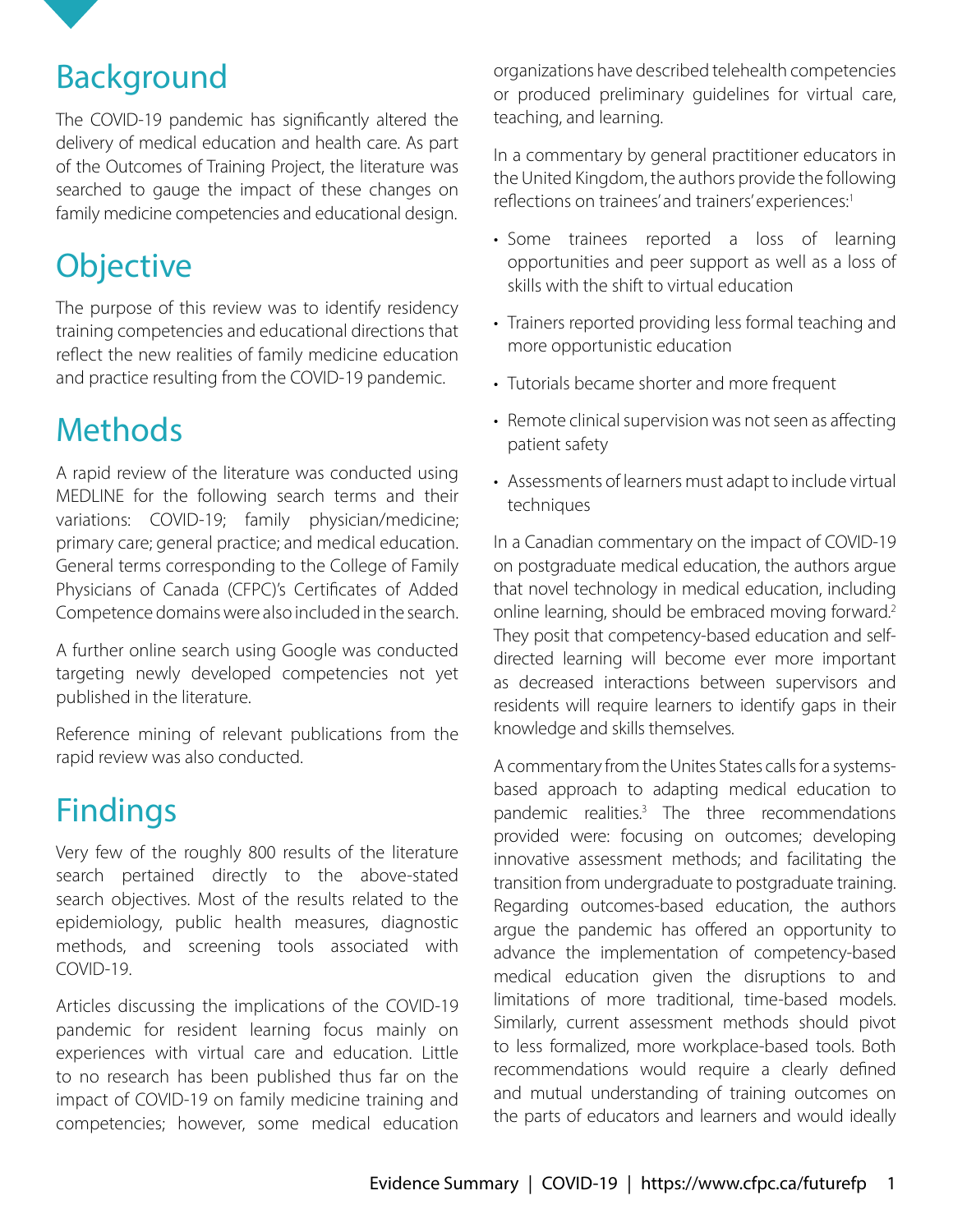<span id="page-3-0"></span>result in a more flexible learning experience. The third recommendation is less relevant to the scope of this review, but it suggests postgraduate programs consider a broader array of assessment data that reflect student progress over time when considering readiness to enter residency training.

A small qualitative study was conducted at the Stanford-O'Connor family medicine residency site in California to evaluate a telemedicine curriculum.[4](#page-4-0) After attending the course, residents reported significantly increased confidence in conducting a virtual physical exam, in documenting a telemedicine visit, and in staffing with an attending physician virtually.4

The CFPC developed a similar guidance document tailored to supervisors of family medicine learners.<sup>5</sup> This resource was based on a tool that a team of family physicians developed at McGill University and was previously described in a journal article.<sup>[6,7](#page-4-0)</sup> The topics covered in the guidance document include:

- Asking the learner about their understanding of the use and limitations of virtual care
- Determining the learner's level of experience and the corresponding level of supervision required
- Managing the logistics of multiple participants in a visit and of other learning activities
- Obtaining patient consent for virtual care
- Reviewing key features of virtual care in a patient's presentation
- Documenting virtual visits
- Providing formative assessment

The Association of American Medical Colleges released a telehealth competencies document defining domains and providing examples of their curricular integration.<sup>[8](#page-4-0)</sup> The telehealth competency domains are elaborated across the learning continuum and include:

- Patient safety and the appropriate use of telehealth
- Access and equity
- Communication
- Data collection and assessment
- Technology
- Ethical practices and legal requirements

### **Conclusion**

While there is recognition in the literature that virtual care and learning are now indispensable components of residency training and medical education in general, family medicine–specific competencies for telehealth and the realities of learning during a pandemic have yet to be robustly studied, defined, or widely adopted. Although the CFPC has created some materials to support supervisors of family medicine learners, the further development and refinement of telehealth competencies for learners are warranted.

The commentaries included in this review highlighted the need for flexibility and adaptability in medical education resulting from the COVID-19 pandemic, particularly in the context of advancing competencybased frameworks in the United States.

### Further information

To read the full report—*Preparing Our Future Family Physicians: An educational prescription for strengthening health care in changing times*–and related evidence and scholarship, please visit **https://www.cfpc.ca/futurefp**.